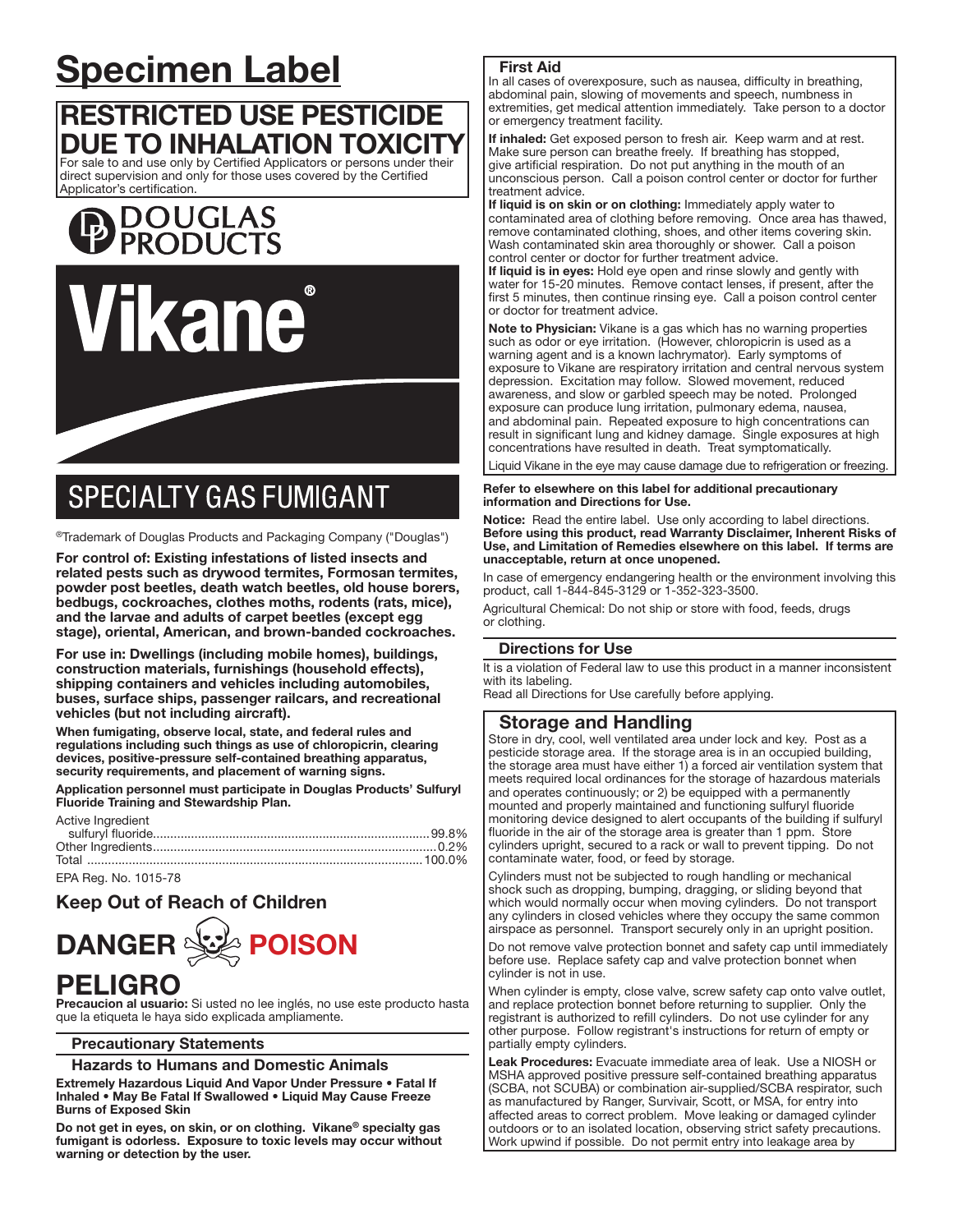# Storage and Handling (Cont.)

unprotected persons until concentration of fumigant in the breathing zone (areas within the structure where individuals typically stand, sit or lie down) is determined to be 1 part per million (ppm) or less, as determined by a detection device with sufficient sensitivity such as an INTERSCAN, MIRAN [SapphlRe] or Spectros ExplorlR gas analyzers. For more detailed information on the source and use of air monitoring devices or respirators, consult the Vikane Gas Fumigant Structural Fumigation Manual.

Cylinder and Product Disposal: Promptly return all empty cylinders to your distributor of Vikane. Follow proper cylinder handling directions above.

Pesticide wastes are acutely hazardous. Improper disposal of excess pesticide is a violation of Federal law. If these wastes cannot be disposed of by use according to label instructions, consult your State Pesticide or Environmental Control Agency, or the Hazardous Waste Representative at the nearest EPA Regional Office for guidance. j

# Information

The Structural Fumigation Manual is part of the labeling for Vikane. Before using, read and follow all label precautions and directions. Prior to the parties entering into a fumigation agreement, the Fact Sheet for Vikane must be provided to an adult occupant of the structure to be fumigated.

Vikane is a highly hazardous material and must be used only by individuals knowledgeable of the hazards of this chemical and trained in the use of required respiratory equipment, fumigant detection devices, emergency procedures, and in the proper use of this fumigant.

When used for fumigation of enclosed spaces, such as houses and other structures, warehouses, vaults, chambers, trucks, vans, boxcars, ships, and other transport vehicles, 2 persons trained in the use of this product, at least one being an applicator who is licensed/certified by the state, must be present during introduction of fumigant, reentry prior to aeration, and during the initiation of the initial aeration procedure when exposure exceeds 1 ppm. Two persons need not be present if monitoring is conducted remotely (outside the area being fumigated) and no one enters the fumigated structure.

If fumigating for insect pests, do not apply when temperature at site of pest activity is below 40ºF. This temperature may be measured at the slab foundation, sub-floor soil, or wherever the coolest part of the structure may be. This restriction does not apply when fumigating for rodents.

When fumigating a single unit/room within or connected to a larger structure (such as town houses, apartments, condominiums), all units of the entire structure must be vacated during the fumigation and aeration periods.

Remove food, feed, drugs, and medicinals from the structure before the fumigation if they cannot be adequately sealed to prevent exposure to Vikane. Chloropicrin must be used as described on this label to warn of an ongoing fumigation.

# Preparation for Fumigation

#### Structural Fumigation

Remove from the structure to be fumigated all persons, domestic animals, pets, and desirable growing plants. See the Structural Fumigation Manual for instructions regarding the handling of fish tanks. For mattresses (excluding waterbeds) and pillows completely enveloped in waterproof coverings, do one of the following: 1) open the seal of the water proof covering or 2) remove the mattress or pillow from the space to be fumigated if the waterproof covering cannot be opened. Mattresses and pillows with waterproof coverings containing built-in vents designed to permit air passage are considered to have an open seal to the waterproof covering and can remain as-is in the fumigated space. Food, feed, drugs (including tobacco products), and medicinals (including those items in refrigerators and freezers) can remain in the structure if they are in plastic, glass, or metal bottles, cans, or jars with the original manufacturer's air-tight seal intact. Food, feed, drugs (including tobacco products), and medicinals (including those items in refrigerators and freezers) not in plastic, glass, or metal bottles, cans, or jars with the original manufacturer's air-tight seal intact, need to be removed from the fumigation site, or double bagged in Nylofume\* bags, which are available from distributors of Vikane.

Note: Extinguish all flames, including pilot lights of water heaters, gas refrigerators, ranges, ovens, broilers, dryers, gas fireplaces, etc. Turn off or unplug all electrical heating elements such as those in heaters, pianos, organs, etc. Shut off automatic switch controls for appliances and lighting systems which will be included in the space to be fumigated.

Open operable internal doors, internal openings to attics and sub areas, storage chests, cabinets, drawers, closets, and appliances (such as washers, dishwashers, dryers, microwave or conventional ovens, etc.). Using electric fan(s) will help provide for forced distribution and aeration of basements and other dead air spaces to facilitate rapid dispersion of gas. Refrigerator and freezer doors may be left open if the units are turned off or disconnected and all food items have been removed. If the applicator chooses to leave sealed food items in closed refrigerators and freezers during the fumigation, the appliances must be opened when clearing the structure until the concentration of Vikane in them is 1 ppm or less.

Multi-Unit Structures: When fumigating a single unit/room within a larger structure (such as townhouses, apartments, condominiums), all units of the entire structure must be prepared as a fumigated structure, and all applicable rules, regulations and label instructions apply, such as occupant notification, structure preparation, posting, securing, and aeration. An adult occupant of each currently-occupied unit must be provided with the Fact Sheet for Vikane. Ensure that all exterior entranceways and exterior doors providing access to individual units are secured with secondary locks (see Securing Structure Entrances) so that only the state licensed applicator in charge can gain access. Chloropicrin need only be used in the fumigated space where Vikane is introduced. During Step (3) of Aeration Procedure 1 or 2, check all units within the fumigated structure for concentrations of Vikane with an approved clearance device. If the concentration of Vikane is greater than 1 ppm in the breathing zone (i.e., areas within the structure where individuals typically stand, sit or lie down) in a unit, ventilate the unit with operable doors and windows open and continue to measure the concentration of Vikane until it is 1 ppm or less. Structure may be reoccupied when concentrations in the breathing zones in all units is 1 ppm or less.

Connected Structures: A connected structure is defined as any structure connected with the structure to be fumigated by construction elements (e.g., pipes, conduits, ducts, etc.) which may allow passage of fumigant between the structures. If state rules and regulations do not describe or permit a process to isolate and seal a connected structure to prevent passage of fumigant from the fumigated structure, then the connected structure must be vacated during the fumigation. When it is necessary to vacate any connected structure, that structure shall be considered as a fumigated structure and all applicable rules, regulations and label instructions apply, such as occupant notification, structure preparation, posting, securing, and aeration. Chloropicrin need only be used in structures where Vikane is introduced. Concentration levels of Vikane must be measured in the breathing zones (areas within the structure where individuals typically stand, sit or lie down) (see Aeration and Reentry) in any connected space or structure to confirm concentrations are 1 ppm or less before structure can be reoccupied.

#### Tarpaulin Fumigation

Open operable windows as permitted by local and state regulations. When tarping, use a highly resistant material such as a vinyl coated nylon, or polyethylene sheeting of at least 4 mil thickness. Seal all seams. Seal the bottom edges of the cover to the ground using materials such as soil, sand, or weighted "snakes." To minimize escape of gas through the soil and to avoid injury to nearby plants, wet soil outward from foundation to the cover if not sufficiently moist to act as a barrier for the gas.

#### Taped Fumigation

For fumigation sites that can be sealed with plastic, paper, or tape, seal adequately around doors, windows, vents, and other openings.

#### Chamber Fumigation

For chamber fumigation use a tightly-sealed chamber with adequate circulation.

#### Construction Materials, Furnishings (Household Effects), Vehicles, and Shipping Containers

Follow preparations as appropriate in above paragraphs for chamber, taped fumigation, or tarpaulin fumigation to assure good confinement of the gas for the recommended period of exposure.

#### Fumigation of Surface Ships in Port

Surface ships in size up to and including large ocean-going ships may be fumigated with Vikane to control the various pests listed. The professional fumigator and the ship's captain (or owner) shall follow all applicable regulations including those listed in the Coast Guard, DOT, Title 46, Shipping section, Parts 147A.1-147A.43. Except for those persons involved in fumigation, no people, plants, or pets may be on board during fumigation.

The person responsible for the fumigation must notify the master of the vessel, or his representative, of the requirements relating to personal protection equipment and detection equipment. Emergency procedures, cargo ventilation, periodic monitoring and inspections, and first aid measures must be discussed with and understood by the master of the vessel or his representative.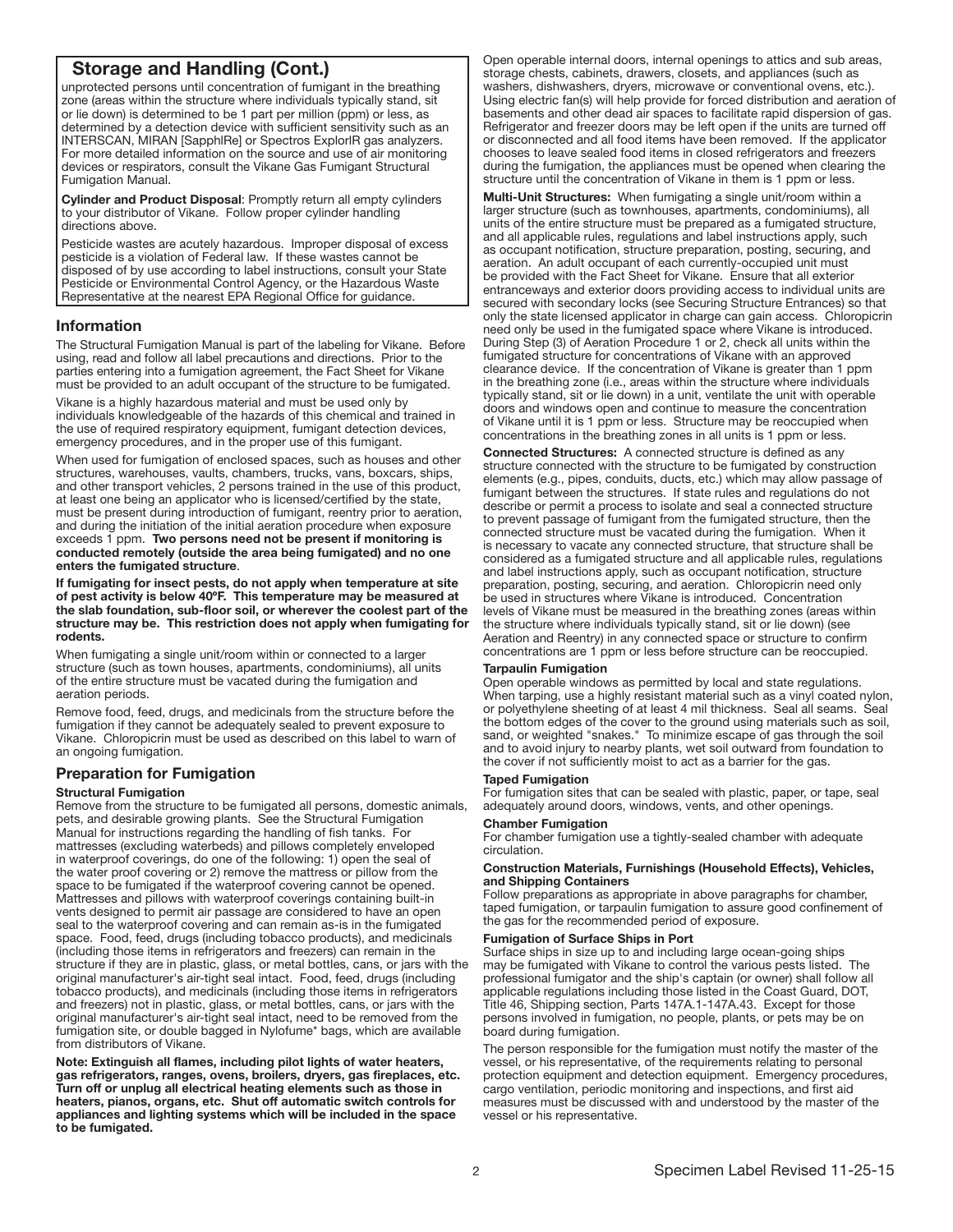If leakage of the fumigant is detected, the person in charge of the fumigation shall take action to correct the leakage, or shall inform the master of the vessel, or his representative, of the leakage so that corrective action can be taken.

Food, feed, drugs, and medicinals shall not be exposed to the fumigant. If not removed from the vessel they shall be protected from exposure. The vessel must not be moved during the fumigation and aeration periods. If reentry is necessary before aeration is completed, positive pressure self-contained respiratory protection must be worn.

#### Warning Agent

Chloropicrin is a warning agent introduced into the structure during fumigation. In order to avoid direct exposure to the fumigant being released, chloropicrin must be released within the structure at least 5 to 10 minutes prior to introduction of the fumigant. Place a handful of wicking agent (e.g., cotton) in a chloropicrin evaporation container(s). Do not use chloropicrin evaporation containers or application equipment made of magnesium, aluminum, or their alloys as chloropicrin may be severely corrosive to such metals. To enhance the distribution of chloropicrin throughout the structure, place the chloropicrin evaporation container in the air stream of a fan. Pour chloropicrin over the wicking agent. When adding chloropicrin to evaporation containers, dispense no more than 3 fl oz per container. Use 1 fl oz/10,000 to 15,000 cubic feet (30 ml/283 to 425 cubic meters) of space to be fumigated or follow dosage rate calculated by the electronic Fumiguide™ system. Establish at least one chloropicrin introduction site for each 45,000 cubic feet of space to be fumigated. When applying chloropicrin at multiple chloropicrin introduction points within a structure, start at the point farthest from the exit and work toward the exit. Removal of all chloropicrin evaporation containers from the fumigated space during the initial phase of aeration after tarp removal will aid in the dissipation of the warning agent from the structure.

Chloropicrin need not be used when fumigating passenger railcars; however, a thorough walk-through inspection must be performed of each railcar with doors being immediately locked upon leaving each car, and a guard must be posted during fumigant introduction, exposure period, and aeration.

Chloropicrin is a warning agent which causes smarting of the eyes, tears, and discomfort, and has a very disagreeable pungent odor at very low concentrations. Chloropicrin must be used by persons certified to apply Vikane or under their supervision. Applicators must observe the chloropicrin precautionary statements and personal protective equipment appearing on this label. See the Warning Agent section of the Structural Fumigation Manual.

#### Protective Clothing

Wear splash-resistant goggles (goggles designed and made of material that allows no measurable movement of the liquid pesticide being used to pass through them during use) or full face shield for eye protection during introduction of the fumigant. Do not wear gloves or rubber boots. Do not reuse clothing or shoes that have become contaminated with liquid Vikane until thoroughly aerated and cleaned.

#### Respiratory Protection

If the concentration of Vikane in the breathing zone (areas within the structure where individuals typically stand, sit or lie down) of the fumigated area (as measured by a detector device with sufficient sensitivity such as an INTERSCAN, MIRAN [SapphlRe] or Spectros ExplorIR gas analyzers) does not exceed 1 ppm (4 mg/cubic meter), no respiratory protection is required. When this concentration is exceeded, all persons in the exposed area must wear a NIOSH or MSHA approved positive pressure self-contained breathing apparatus (SCBA, not SCUBA) or combination air-supplied/SCBA respirator such as manufactured by Ranger, Survivair, Scott, or MSA. Before using any make or brand of SCBA, learn how to use it correctly. Determine that it has an adequate air supply for the job at hand, that it fits properly, providing an adequate seal around the face, and that it is in good working order. For more detailed information on the source and use of air monitoring devices and respirators, consult the Vikane Gas Fumigant Structural Fumigation Manual.

Prefumigation Check: Check for potential leaks.

#### Securing Structure Entrances

To secure the structure against unauthorized entry during the fumigation exposure period and Step 2 of Aeration Procedure 1 or 2, use a locking device or barricade on all exterior doors or doorways. A locking device, such as a secondary lock, or barricade must be demonstratively effective in preventing an exterior door or doorway from being opened from the exterior using normal opening or entering processes by anyone other than the certified applicator in charge of the fumigation or persons in his/her on-site direct supervision. Consult state and local regulations for any supplementary instructions and restrictions on securing against entry.

#### Securing Passenger Railcars

Follow either Procedure #1 or Procedure #2 for securing railcars.

Procedure #1: A thorough walk through inspection must be performed of each railcar with doors being immediately locked upon leaving each car. Post a guard during fumigation introduction, exposure period, and aeration. Because a guard is posted, application of a warning agent is not required for passenger railcars.

Procedure #2: A thorough walk through inspection must be performed of each railcar with doors being immediately locked upon leaving each car. If no guard is posted, then apply a warning agent following instructions per label directions. To secure the passenger railcar against unauthorized entry during the fumigation exposure period, use a locking device or barricade on all exterior doors or doorways. A locking device or barricade must be demonstratively effective in preventing an exterior door or doorway from being opened using normal opening or entering processes by anyone other than the state licensed applicator in charge of the fumigation or persons in his/her on-site direct supervision. Consult state and local regulations for any supplementary instructions and local restrictions on securing against entry.

#### Dosage and Exposure Time

For fumigation to control drywood termites and non-egg stages of other insect and related structural and household pests, the Fumiguide calculator(s) is to be used for the coordination of fumigant rates with soil or slab temperature, exposure period, and fumigant loss rate measured as half-loss-time (HLT). When control of the egg stage is desired or when fumigating for Formosan termites, use the indicated multiple factor of the drywood termite dosage (as determined by Fumiguide calculator(s)) for pests listed in the following table:

| Pest                                                                                          | <b>Dosage Factor</b><br>(as a multiple of drywood<br>termite dosage) |
|-----------------------------------------------------------------------------------------------|----------------------------------------------------------------------|
| rodents <sup>1</sup>                                                                          | 1/2X                                                                 |
| carpet beetles <sup>2</sup> , German cockroaches, and<br>other cockroach species <sup>2</sup> | 1X                                                                   |
| Bedbugs                                                                                       | 1.9X                                                                 |
| furniture carpet beetles <sup>2</sup>                                                         | 3X                                                                   |
| old house borers and Formosan termites                                                        | 4X                                                                   |
| clothes moths                                                                                 | 6X                                                                   |
| powder post beetles and death watch beetles                                                   | 10X                                                                  |

Ī These dosages apply to dwellings, buildings, construction materials, furnishings, and vehicles.

Do not use less than the specified dosage factors when treating for rodents, cockroaches, bed bugs, and termites.

1To determine the proper dose for rodent control, use 80°F as the calculating temperature. Unlike insects, rodents are warm blooded and do not require increased dosages at lower temperatures.

2More than one fumigation may be needed to control the infestation after egg hatch.

For fumigation to control rodents, use sufficient gas to accumulate at least 36 ounce-hours following equilibrium, regardless of ambient air temperature. Refer to the Vikane Gas Fumigant Structural Fumigation Manual.

The Fumiguide B Calculator is to be used for unmonitored structures to coordinate fumigant rates with temperatures, a 20- to 24-hour exposure period, and an estimated HLT.

The Fumiguide Y Calculator is used in conjunction with Fumiguide B when fumigant concentrations are monitored and/or there are measured variations in exposure time.

The Fumiguide Calculator is a hand-held microprocessor which performs the functions of both the Fumiguide B and Y calculators and includes relative humidity as a calculating factor.

Software versions of the Fumiguide Calculator may be available. Contact Douglas Products and Packaging Company or your distributor of Vikane for information on where to obtain the Fumiguides and referenced literature.

# Introducing the Fumigant

Release the fumigant from outside the structure, tarp, or vehicle. The release point(s) should be into a large open space(s) in the fumigation site(s). Release the fumigant through a suitable leak-proof tube with a minimum burst pressure of 500 pounds per square inch (psi). Direct the fumigant into the blast of air from a fan(s) having a capacity of at least 1,000 cubic feet per minute (cfm) for each pound of Vikane released per minute. Damage to household materials can occur if insufficient fan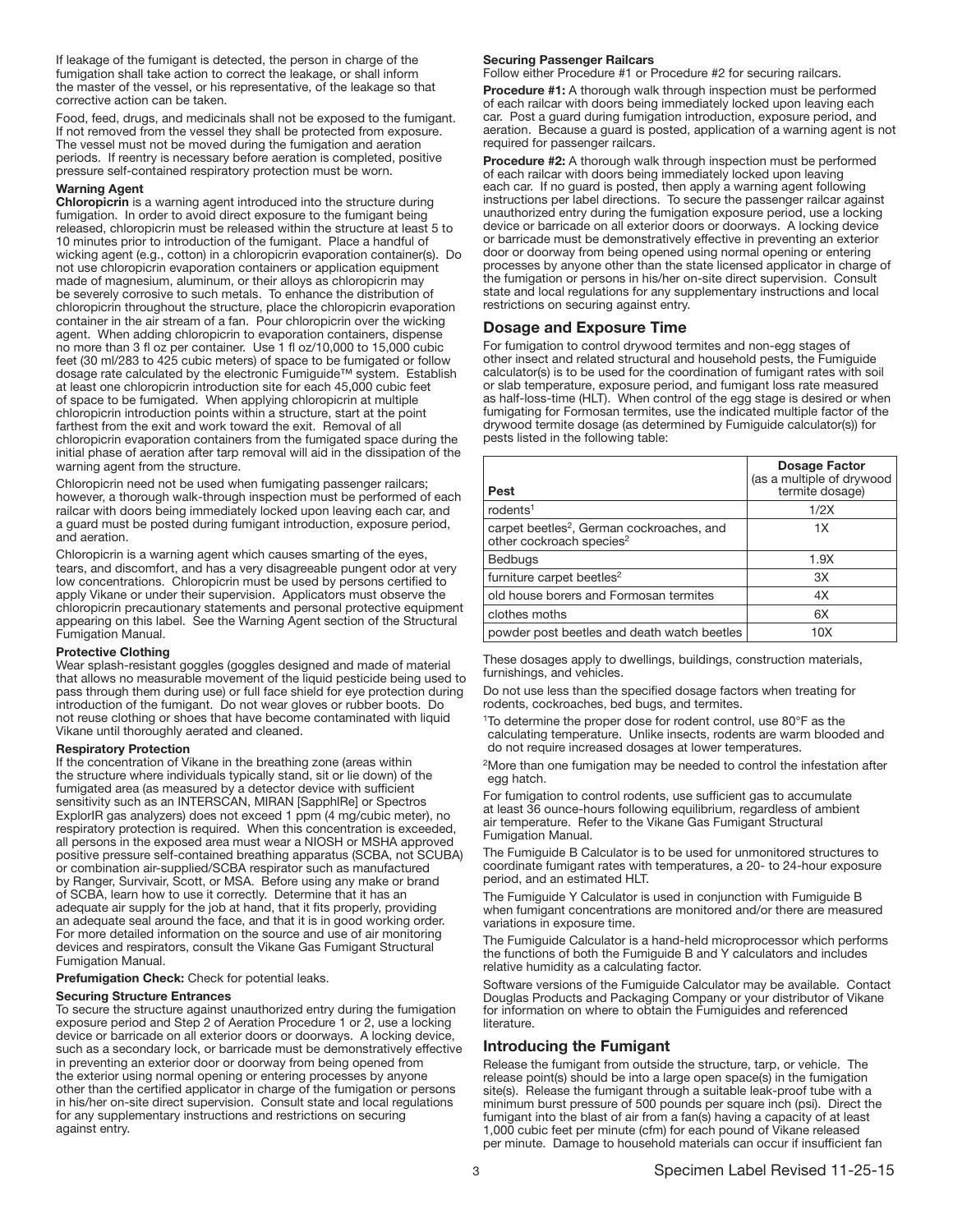capacity is used for the rate of Vikane released. It is recommended that protective sheeting, such as polyethylene plastic under the shooting stand, shooting hose, and shooting fan be used to further protect floors during application. To prevent damage, do not apply fumigant directly to any surface.

#### Posting of Fumigated Areas

The applicator must post all entrances to the fumigated areas with signs bearing, in English and Spanish:

- 1. The signal word DANGER/PELIGRO and the SKULL and
- CROSSBONES symbol.
- 2. The statement, "Area under fumigation, DO NOT ENTER/NO ENTRE."
- 3. The date of fumigation.
- 4. Name of fumigant used.
- 5. Name, address, and telephone number of the applicator.

Only a certified applicator may authorize removal of placards, and only when the concentration of Vikane within the structure where individuals typically stand, sit or lie down, is 1 ppm or less.

#### Aeration and Reentry

#### **Structures**

No one is allowed in treated areas if the level of Vikane is above 1 ppm unless provided with a NIOSH or MSHA approved positive pressure selfcontained breathing apparatus (SCBA, not SCUBA) or combination air supplied/SCBA respirator such as manufactured by Ranger, Survivair, Scott, or MSA. Note: During the initial one hour aeration procedure, approved respiratory protection must be worn until the concentration of Vikane is confirmed not to exceed 1 ppm with an approved detection device. Since the INTERSCAN, MIRAN [SapphlRe] and Spectros ExplorIR gas analyzers give immediate readings, respiratory protection is not required when clearing with these instruments after having completed the initial one hour aeration procedure. If a reading indicates levels in excess of 1 ppm, leave the affected area immediately.

Only an approved detection device of sufficient sensitivity, such as the INTERSCAN, MIRAN [SapphlRe] or Spectros ExplorIR gas analyzer, can be used to confirm a concentration of Vikane of 1 ppm or less. The INTERSCAN must be calibrated according to manufacturer recommendations within one month prior to use as a clearance device. All other approved detection devices must be calibrated according to manufacturer recommendations. The concentration of Vikane must be monitored in breathing zones (areas within the structure where individuals typically stand, sit or lie down). Structure must remain posted for fumigation until cleared for reentry.

Open all operable attic doors and accesses and direct a fan into the attic. If the structure has an attached garage, the door between the garage and structure should be open. If the structure has a central air handling system, the fan (or blower) should be activated for each unit if operational. As an alternative, a fan may be placed in front of a furnace inlet to blow air into central heating and cooling ducts.

Select the appropriate procedure based on the fumigation rate:

All structures fumigated at 16 oz/MCF or less may be aerated using procedures 1 or 2.

All structures fumigated at concentrations greater than 16 oz/MCF must be aerated using procedure 2.

#### Aeration Procedure 1

### These steps must be completed in sequence.

Step (1): Aerate structure with all operable windows and doors open, aided by the use of one or more fans, for a minimum of 1 hour. Total fan capacity, using one or more fans, shall be capable of displacing a total of 5,000 cfm. I

Step (2): Secure structure and do not allow reentry for a minimum of 6 hours from the start of aeration (first opening of the seal). During this time structures must remain posted.

Step (3): After the minimum 6-hour waiting period, measure the concentration of Vikane in breathing zones of each room. If the concentration of Vikane is greater than 1 ppm, ventilate structure with operable doors and windows open and confirm concentrations are 1 ppm or less before the structure is reoccupied.

#### Aeration Procedure 2

# These steps must be completed in sequence.

Step (1): Aerate structure with all operable windows and doors open, aided by the use of one or more fans, for a minimum of 1 hour. Total fan capacity, using one or more fans, shall be capable of displacing a total of 5,000 cfm.

Step (2): Secure the structure and do not allow reentry for a minimum of 8 hours from the start of aeration (first opening of the seal). During this time the structure must remain posted.

Step (3): After the minimum 8-hour waiting period, measure the concentrations of Vikane in breathing zones of each room. If the concentration of Vikane is greater than 1 ppm, ventilate structure with operable doors and windows open and confirm concentrations are 1 ppm or less before the structure is reoccupied.

#### Passenger Railcars

Passenger railcars may be aerated using either of the following two aeration procedures (railcars must remain posted until cleared for re-occupancy):

#### Aeration Procedure 1:

If on-board railcar ventilation systems are not operable, aerate railcar for a minimum of 6 hours using the following procedure:

Step (1): Remove all tape, seals, and/or tarps.

Step (2): Open all exterior railcar doors.

Step (3): Open all internal doors such as cabinets, closets, appliances and sleeping berths.

Step (4): In sleeper cars, turn all mattresses askew to expose cavities beneath sleeping berths.

Step (5): Ventilate the railcars for a minimum of 1 hour with enough portable fans to provide a minimum 4000 cfm capacity per floor. A bilevel railcar would require 8000 cfm capacity or greater - 4000 cfm per floor. Direct fans in such a manner to create cross-ventilation of railcar.

Step (6): After the minimum 6-hour aeration time, railcars may be reoccupied when the concentration of Vikane is 1 ppm or less with all doors and windows closed and ventilation systems turned off as measured by a detection device with sufficient sensitivity such as an INTERSCAN, MIRAN [SapphlRe], or Spectros ExplorlR gas analyzers.

Aeration Procedure 2: If on-board railcar ventilation systems are operable, actively ventilate the railcar for a minimum of 2 hours using the following procedures:

Step (1): Remove all tape, seals, and/or tarps.

Step (2): Open all exterior car doors.

Step (3): Open all internal doors such as cabinets, closets, appliances and sleeping berths.

Step (4): In sleeper cars, turn all mattresses askew to expose cavities beneath sleeping berths.

Step (5): Turn on all on-board Heating, Ventilation, Air-Conditioning (HVAC) systems and exhaust fans.

Step (6): In sleeper cars, turn on all operable wall or ceiling mounted fans.

Step (7): Ventilate the railcar with enough portable fans to provide a minimum 4000 cfm capacity per floor (in addition to on-board systems). A bilevel railcar would require 8000 cfm capacity or greater - 4000 cfm per floor. Direct fans in such a manner to create cross-ventilation of railcar. j

Step (8): After the minimum 2 hours active ventilation/aeration, the railcar may be reoccupied when the concentration of Vikane is 1 ppm or less with all doors and windows closed and ventilation systems turned off as measured by a detection device with sufficient sensitivity such as an INTERSCAN, MIRAN [SapphlRe], or Spectros ExplorlR gas analyzers.

For more detailed information on the source and use of air monitoring devices or respirators, consult the Vikane Gas Fumigant Structural Fumigation Manual. Do not reoccupy fumigation site, i.e., building, ship, vehicle or chamber, or move vehicle until aeration is complete. Warning signs must remain posted until aeration is determined to be complete.

# Terms and Conditions of Use

If terms of the following Warranty Disclaimer, Inherent Risks of Use, and Limitation of Remedies are not acceptable, return unopened package at once to the seller for a full refund of purchase price paid. Otherwise, use by the buyer or any other user constitutes acceptance of the terms under Warranty Disclaimer, Inherent Risks of Use and Limitation of Remedies.

#### Warranty Disclaimer

Douglas Products and Packaging Company warrants that this product conforms to the chemical description on the label and is reasonably fit for the purposes stated on the label when used in strict accordance with the directions, subject to the inherent risks set forth below. TO THE EXTENT PERMITTED BY LAW, DOUGLAS PRODUCTS MAKES NO OTHER EXPRESS OR IMPLIED WARRANTY OF MERCHANTABILITY OR FITNESS FOR A PARTICULAR PURPOSE OR ANY OTHER EXPRESS OR IMPLIED WARRANTY.